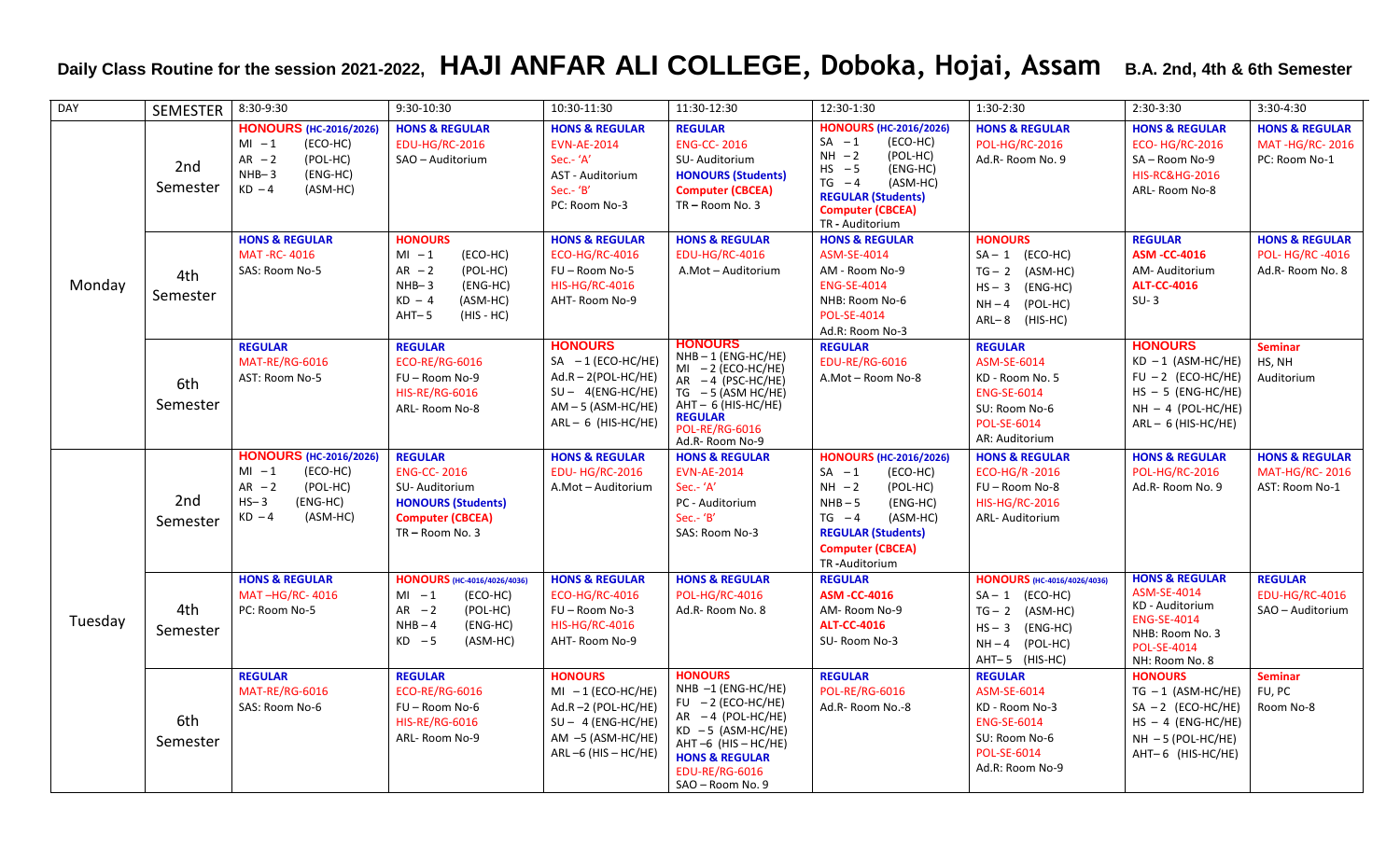| <b>DAY</b> | Semester        | 8:30-9:30                                                                                                                                              | 9:30-10:30                                                                                                                                                                                                                           | 10:30-11:30                                                                                                                            | 11:30-12:30                                                                                                                                                                                          | 12:30-1:30                                                                                                                                                                                                         | $1:30-2:30$                                                                                                                               | 2:30-3:30                                                                                                                                                                | 3:30-4:30                                                                                                                                 |
|------------|-----------------|--------------------------------------------------------------------------------------------------------------------------------------------------------|--------------------------------------------------------------------------------------------------------------------------------------------------------------------------------------------------------------------------------------|----------------------------------------------------------------------------------------------------------------------------------------|------------------------------------------------------------------------------------------------------------------------------------------------------------------------------------------------------|--------------------------------------------------------------------------------------------------------------------------------------------------------------------------------------------------------------------|-------------------------------------------------------------------------------------------------------------------------------------------|--------------------------------------------------------------------------------------------------------------------------------------------------------------------------|-------------------------------------------------------------------------------------------------------------------------------------------|
| Wednesday  | 2nd<br>Semester | <b>HONOURS</b> (HC-2016/2026)<br>$SA -1$<br>(ECO-HC)<br>$NH -2$<br>(POL-HC)<br>$HS -3$<br>(ENG-HC)<br>$TG - 4$<br>(ASM-HC)                             | <b>HONS &amp; REGULAR</b><br><b>EVN-AE-2014</b><br>Sec.- 'A'<br>SAS - Room No-9<br>Sec.- 'B'<br>AST: Room No-3                                                                                                                       | <b>HONS &amp; REGULAR</b><br><b>ECO-HG/RC-2016</b><br>FU-Room No-6<br><b>HIS-HG/RC-2016</b><br>ARL- Auditorium                         | <b>HONS &amp; REGULAR</b><br><b>POL-HG/RC-2016</b><br>AR-Room No. 8                                                                                                                                  | <b>HONOURS (HC2016/2026)</b><br>$FU -1$<br>(ECO-HC)<br>$Ad.R - 2$<br>(POL-HC)<br>$SU -3$<br>(ENG-HC)<br>$AM -4$<br>(ASM-HC)                                                                                        | <b>HONS &amp; REGULAR</b><br><b>EDU-HG/RC-2016</b><br>SAO - Auditorium                                                                    | <b>REGULAR</b><br>ENG-CC-2016 'A'<br>NHB-Room No-8                                                                                                                       | <b>HONS &amp; REGULAR</b><br><b>MAT-HG/RC-2016</b><br>PC: Room No-1                                                                       |
|            | 4th<br>Semester | <b>REGULAR</b><br><b>MAT-RC-4016</b><br>AST: Room No-5                                                                                                 | <b>HONOURS</b> (HC-4016/4026/4036)<br>$SA -1$<br>(ECO-HC)<br>$NH -2$<br>(POL-HC)<br>$HS -3$<br>(ENG-HC)<br>$TG -4$<br>(ASM-HC)<br>$AHT - 6$<br>(HIS - HC)<br><b>REGULAR (Students)</b><br><b>Computer (CBCEA)</b><br>TR - Auditorium | <b>HONS &amp; REGULAR</b><br><b>EDU-HG/RC-4016</b><br>A.Mot - Room No. 9                                                               | <b>REGULAR</b><br>ASM -CC-4016'<br>KD-Auditorium<br><b>ALT-CC-4016</b><br>NHB-8<br><b>HONOURS (Students)</b><br><b>Computer (CBCEA)</b><br>TR-Room No. 3                                             | <b>HONS &amp; REGULAR</b><br>POL-HG/RC-4016<br>AR-Room No. 9                                                                                                                                                       | <b>HONOURS</b> (HC-4016/4026/4036)<br>$FU - 1$ (ECO-HC)<br>$AM - 2$ (ASM-HC)<br>$SU - 3$ (ENG-HC)<br>$Ad.R - 4$ (POL-HC)<br>ARL-5 (HIS-HC | <b>HONS &amp; REGULAR</b><br>ECO-HG/RC-4016<br>MI-Room No-9<br><b>HIS-HG/RC-4016</b><br>AHT- Auditorium                                                                  | <b>HONS &amp; REGULAR</b><br>ASM-SE-4014<br>AM - Auditorium<br><b>ENG-SE-4014</b><br>HS: Room No-3<br><b>POL-SE-4014</b><br>AR: Room No-2 |
|            | 6th<br>Semester | <b>REGULAR</b><br><b>MATH'S</b><br>SAS: Room No-8                                                                                                      | <b>REGULAR</b><br><b>ECO-RE/RG-6016</b><br>MI-Room No-5<br><b>REGULAR</b><br><b>HIS-RE/RG-6016</b><br>ARL-Room No-8                                                                                                                  | <b>HONOURS</b><br>$MI - 1$ (ECO-HC/HE)<br>$AR - 2 (POL-HC/HE)$<br>$NHB - 4(ENG-HC/HE)$<br>$AM -5$ (ASM-HC/HE)<br>$AHT - 6$ (HIS-HC/HE) | <b>HONOURS</b><br>$HS - 1$ (ENG-HC/HE)<br>$SA - 2$ (ECO-HC/HE)<br>$NH -4 (POL-HC/HE)$<br>$TG - 5 (ASM-HC/HE)$<br>$ARL - 6$ (HIS-HC/HE                                                                | <b>REGULAR</b><br><b>EDU-RE/RG-6016</b><br>A.Mot - Auditorium                                                                                                                                                      | <b>REGULAR</b><br>ASM-SE-6014<br>TG - Room No-3<br><b>ENG-SE-6014</b><br>HS: Room No-6<br>POL-SE-6014<br>AR: Auditorium                   | <b>HONOURS</b><br>$KD - 1$ (ASM-HC/HE)<br>$FU - 2$ (ECO-HC/HE)<br>$SU - 6$ (ENG-HC/HE)<br>Ad.R-4 (POL-HC/HE)<br><b>REGULAR</b><br><b>POL-RE/RG-6016</b><br>AR-Room No.-8 | <b>Seminar</b><br>Ad.R, AST<br>Room No-9                                                                                                  |
| Thursday   | 2nd<br>Semester | <b>HONS &amp; REGULAR</b><br>MAT-HG/RC-2016<br>SAS: Room No-8                                                                                          | <b>HONOURS</b> (HC-2016/2026)<br>$SA - 1$<br>(ECO-HC)<br>Ad.R $-2$<br>(POL-HC)<br>$HS-5$<br>(ENG-HC)<br>$TG -4$<br>(ASM-HC)                                                                                                          | <b>HONS &amp; REGULAR</b><br><b>ECO-HG/RC-2016</b><br>SA-Room No-8<br><b>HIS-HG/RC-2016</b><br>AHT-Auditorium                          | <b>HONS &amp; REGULAR</b><br><b>POL-HG/RC-2016</b><br>AR-Room No. 8                                                                                                                                  | <b>HONS &amp; REGULAR</b><br><b>EVN-AE-2014</b><br>Sec.- 'A'<br>$AST - 9$<br>Sec.- 'B'<br>PC: Room No-3                                                                                                            | <b>HONOURS (HC-2016/2026)</b><br>$FU -1$<br>(ECO-HC)<br>$NH - 2$<br>(POL-HC)<br>$SU - 3$<br>(ENG-HC)<br>$AM -4$<br>(ASM-HC)               | <b>HONS &amp; REGULAR</b><br><b>EDU-HG/RC-2016</b><br>A.Mot-Room No. 8                                                                                                   | <b>REGULAR</b><br><b>ENG-CC-2016</b><br>NHB-Room No-9                                                                                     |
|            | 4th<br>Semester | HONOURS (HC-4016/4026/4036<br>(ECO-HC)<br>$SA - 1$<br>$NH -2$<br>(POL-HC)<br>$SU - 3$<br>(ENG-HC)<br>$TG - 4$<br>(ASM-HC)<br>$ARL - 5$<br>$(HIS - HC)$ | <b>REGULAR</b><br><b>ASM-CC-4016</b><br>Sec .- 'B'<br>KD-Auditorium<br><b>ALT-CC-4016</b><br>$SU-3$<br><b>HONOURS (Students)</b><br><b>Computer (CBCEA)</b><br>TR-Room No. 3                                                         | <b>HONS &amp; REGULAR</b><br><b>ECO-HG/RC-4016</b><br>MI-Room No-3<br><b>HIS-HG/RC-4016</b><br>ARL-Room No-9                           | <b>HONS &amp; REGULAR</b><br>ASM-SE-4014<br>KD - Auditorium<br><b>ENG-SE-4014</b><br>HS: Room No-3<br><b>POL-SE-4014</b><br>Ad.R: Room No-6                                                          | <b>HONOURS</b> (HC-4016/4026/4036<br>$FU - 1$ (ECO-HC)<br>$AM - 2$ (ASM-HC)<br>$HS - 3$ (ENG-HC)<br>$Ad.R - 4$ (POL-HC)<br>AHT-5 (HIS-HC)<br><b>REGULAR (Students)</b><br><b>Computer (CBCEA)</b><br>TR-Auditorium | <b>HONS &amp; REGULAR</b><br><b>EDU-HG/RC-4016</b><br>SAO - Auditorium                                                                    | <b>HONS &amp; REGULAR</b><br><b>POL-HG/RC-4016</b><br>AR-Room No. 8                                                                                                      | <b>HONS &amp; REGULAR</b><br><b>MAT-HG/RC-4016</b><br>PC: Room No-1                                                                       |
|            | 6th<br>Semester | <b>GENERAL</b><br>MAT-RE/RG-6016<br>AST: Room No-9                                                                                                     | <b>REGULAR</b><br><b>EDU-RE/RG-6016</b><br>SAO - Room No-8<br><b>REGULAR</b><br><b>POL-RE/RG-6016</b><br>AR-Room No.-9                                                                                                               | <b>HONOURS</b><br>FU $-1$ (ECO-HC/HE)<br>$AR - 2 (POL-HC/HE)$<br>NHB-4 (ENG-HC/HE)<br>$AM - 5$ (ASM-HC/HE)<br>$ARL - 6$ (HIS - HC/HE)  | <b>HONOURS</b><br>$SU - 1$ (ENG-HC/HE)<br>SA $-2$ (ECO-HC/HE)<br>$NH - 4$ (POL-HC/HE)<br>$TG - 5$ (ASM-HC/HE)<br>$AHT - 8$ (HIS - HC/HE)<br><b>REGULAR</b><br><b>HIS-RE/RG-6016</b><br>ARL-Room No-9 | <b>REGULAR</b><br><b>ECO-RE/RG-6016</b><br>MI-Room No-8                                                                                                                                                            | <b>REGULAR</b><br>ASM-SE-6014<br>TG - Room No-3<br><b>ENG-SE-6014</b><br>HS: Room No-6<br>POL-SE-6014<br>Ad.R: Auditorium                 | <b>HONOURS</b><br>$KD - 1$ (ASM-HC/HE)<br>$MI - 2$ (ECO-HC/HE)<br>$HS - 6$ (ENG-HC/HE)<br>Ad.R-4 (POL-HC/HE)<br>$ARL - 6$ (HIS - HC/HE)                                  | <b>Seminar</b><br>ARL, AST<br>Auditorium                                                                                                  |